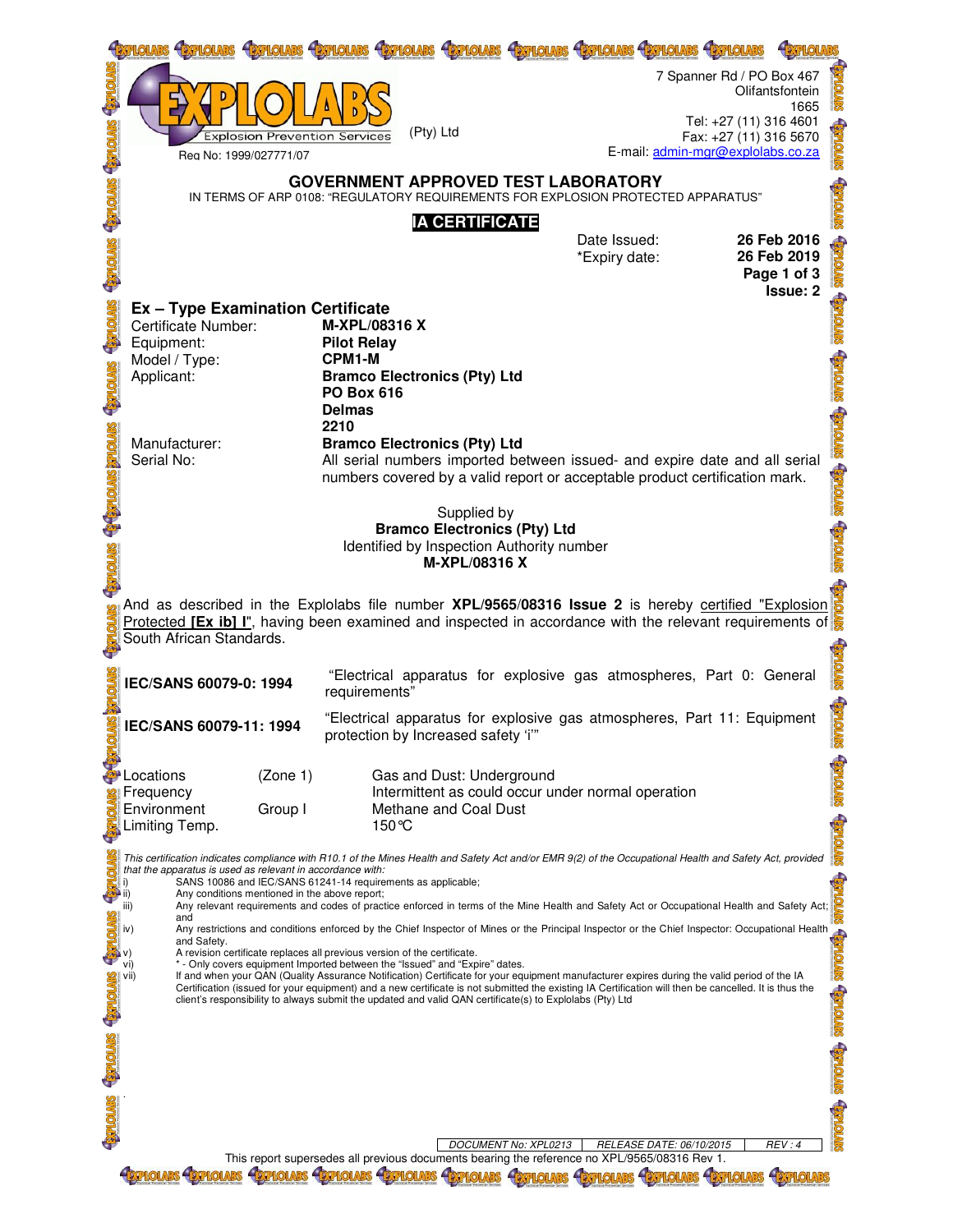|                                 | holars Grinolars Grinolars Grinolars Grinolars Grinolars Grinolars Grinolars Grinolars Grinolars Grinolars                                                                                                                                                                                                   |
|---------------------------------|--------------------------------------------------------------------------------------------------------------------------------------------------------------------------------------------------------------------------------------------------------------------------------------------------------------|
|                                 | PAGE 2 OF 3<br><b>ANNEX TO CERTIFICATE NO M-XPL/08316 X</b><br><b>GENERAL</b>                                                                                                                                                                                                                                |
|                                 | <b>Product Description</b>                                                                                                                                                                                                                                                                                   |
| <b>MONSEL SIMONSEL SIMONSEL</b> | The control and protection module was housed in a sheet steel enclosure with a plastic cover and<br>had on RS232 serial port on one side and one multi pin terminal connection on the opposite side. It<br>was similar to a unit previously approved under certificate No SABS M/N943 and certificate No MDA |
|                                 | Ex ib R11242 (NSW)<br><b>STORB</b><br><b>Safety Parameters</b>                                                                                                                                                                                                                                               |
|                                 | Earth Leakage Lockout Relay<br><b>STYTOTERE</b><br>Model I-G<br>Supply Voltage Options:                                                                                                                                                                                                                      |
|                                 | 110VAC 50/60Hz<br>220VAC 50/60Hz<br>24-48VAC/DC                                                                                                                                                                                                                                                              |
|                                 | <b>STORE STORE STORE</b><br>Frozen Contactor Relay<br>Relay I-F                                                                                                                                                                                                                                              |
| <b>Saylonge</b>                 | Supply Voltage Options:<br>110VAC 50/60Hz                                                                                                                                                                                                                                                                    |
|                                 | 220VAC 50/60Hz<br>24-48VAC/DC                                                                                                                                                                                                                                                                                |
| <b>SENTORE SENTORE-E-</b>       | The following parameters must be taken into account during installation:<br>On the CPM module connecting wires (P5, P6, P7 Red/Yellow/Black): Um = 28V                                                                                                                                                       |
|                                 | <b>STROLEG</b> STORES STORES<br>On the 3 $\varphi$ wires (when they are not energized):<br>$= 17.3V$<br><b>Uo</b>                                                                                                                                                                                            |
|                                 | lo<br>$= 0.5mA$<br>$= 5.3 \mu F$<br>Co                                                                                                                                                                                                                                                                       |
|                                 | Lo<br>$= 10mH$                                                                                                                                                                                                                                                                                               |
|                                 | In the non-intrinsically safe situation when the 3 $\varphi$ wires may be energized, the following are the<br><b>STORES</b><br>maximum voltage on the 3 $\varphi$ that will prevent damage to the safety components:                                                                                         |
|                                 | 3300V option:<br>Um<br>$= 3300V$<br>phase-to-phase<br><b>RESERV</b><br>1100V option:<br>$= 1100V$<br>phase-to-phase<br>Um                                                                                                                                                                                    |
|                                 | The Green/Yellow 2.5mm <sup>2</sup> earth wire must be connected to the protective earth in an adequately<br>infallible manner.                                                                                                                                                                              |
|                                 | <b>STORES</b><br>Based on the following documentation:<br>Certificate number SABS M/N943, XPL/4536/01447A, AUZ Ex 3310X and QAN MEL0403070.                                                                                                                                                                  |
|                                 | <b>SALORE</b><br><b>INSTALLATION INSTRUCTIONS</b><br>It is the manufacturer's responsibility to supply installation instructions with each unit offered for sale<br>as required by IEC/SANS 60079-0 Clause 30.                                                                                               |
| $\frac{1}{\sqrt{3}}$            | <b>SPECIAL CONDITIONS FOR SAFE USE</b> (denoted by X after certificate number)<br>The Pilot Control Relay may only be installed in a safe area or in a flameproof enclosure, as part of a<br>certified assembly.                                                                                             |
|                                 | 1100V Isolation Barrier<br>Both the I-F (Frozen Contactor) and the I-G (Earth Leakage Lockout) relays are to be used in<br>conjunction with the 1100V Isolation barrier.                                                                                                                                     |
| <b>STATOTHES</b>                | <b>CONDITIONS OF CERTIFICATION</b><br>All production units must be covered by a QAN (Quality Assurance Notification), Product Mark Scheme or batch evaluation.                                                                                                                                               |
|                                 | RELEASE DATE: 06/10/2015<br>DOCUMENT No: XPL0213<br>REV:4                                                                                                                                                                                                                                                    |
|                                 | This report supersedes all previous documents bearing the reference no XPL/9565/08316 Rev 1.<br>Hermolars Hermolars Hermolars Hermolars Hermolars Hermolars Hermolars Hermolars<br><b>FITPIOLARS</b><br><b>LOLARS STRIOLARS</b>                                                                              |